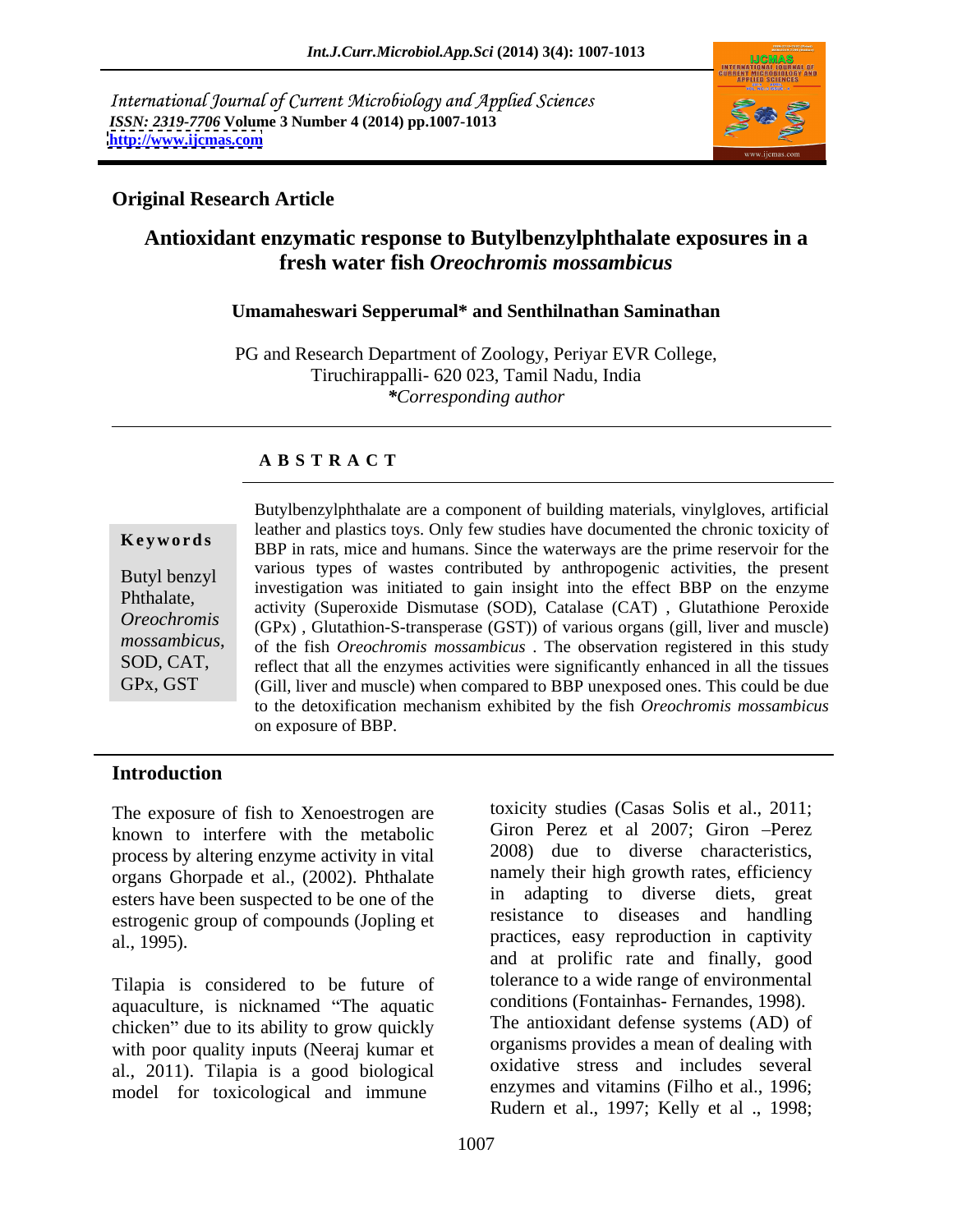Macon and Filho, 1999). A primary role of liver and muscle of the fishes from the the present study was initiated to gain

assessed using healthy, living specimens (CAT), Glutathione Peroxide (GPx, of *Oreochromis mossambicus* which were collected from local freshwaters. Prior to experimentation fishes were allowed to **Statistical analysis** acclimate to laboratory conditions for a month. These adult fishes were reared in Results of the experiment were expressed aquarium tanks for a period of 30 days at standard environmental conditions and different groups. The differences between used for further experiments. the mean values were evaluated by Butylbenzylphthalate (BBP) was ANOVA (16.0). The values for P< 0.001 purchased from Sigma. St.Louis, USA and were considered significant. Accordingly, was dissolved in acetone to form a stock a statistical software package (SPSS) was solution and stored at room temperature. used. 10 fishes were randomly selected from the stock and exposed to different **Results and Discussion** concentrations of BBP (10,20,30,40,50,60,70,80,90 and 100ppm) simultaneously. All these experiments

Tissue homogenate preparation the gill,

the antioxidant defense system is exposed and non exposed groups were protecting cellular compounds from ROS dissected carefully and weighed. It was (Reactive Oxygen Species) (Kelly et al., homogenized with chilled sucrose solution 1998).With this background knowledge, (0.25 M) in a glass tube using Teflon insight into the oxidative stress caused by (MICCRA D-9, Digitronic, Germany). Butylbenzylphthalate in Tilapia The homogenate was centrifuged at 10000 (*Oreochromis mossambicus*). The rpm for 20 min at 4<sup>o</sup>C in a cooling **Materials and Methods** supernatant was removed and stored (- Butylbenzylphthalate toxicity were (Superoxide Dismutase (SOD), Catalase liver and muscle of the fishes from the coated mechanical tissue homogenizer  ${}^{0}C$  in a cooling centrifuge machine. The resultant  $40^{\circ}$ C) for use in tissue enzyme assays (CAT), Glutathione Peroxide (GPx, Glutathion-S-transperase (GST).

## **Statistical analysis**

as mean and standard error of mean of used. The contract of the contract of the contract of the contract of the contract of the contract of the contract of the contract of the contract of the contract of the contract of the contract of the contract of the cont

## **Results and Discussion**

for 96 hours to determine the median were assayed in Tilapia *Oreochromis*  lethal concentration (LC50) of BBP with *mossambicus* exposed to BBP. The data selection exposure concentration of 5 and displayed in Table-1 indicate that BBP at 15 ppm for chronic sub-lethal sublethal concentrations (5ppm:4.160  $\pm$ concentration exposure studies. Water was  $0.020$  U/mg protein ;15ppm:  $6.250 \pm 0.026$ replaced daily with fresh BBP mixed U/mg protein) have significantly elevated water to maintain constant level of BBP  $(F = 5.570E3, P < 0.01)$  SOD activity of during exposure period. The LC50 value  $\qquad$  gill when compared to the control (2.240  $\pm$ for DEP was 50 ppm. For sub-lethal study, 0.032 U/mg protein). Similarly significant  $1/5$ <sup>th</sup> and  $1/10$ <sup>th</sup> of the LC<sub>50</sub> value were increase F = 4.651E4, P < 0.001) in SOD and  $1/10^{th}$  of the LC<sub>50</sub> value were increase F = 4.651E4, P < 0.001) in SOD chosen. A control group was maintained activity of liver was evinced in BBP were performed in triplicates. U/mg protein;15ppm:16.213  $\pm$  0.020 **Sample preparation**<br>meyroosed ones (6.123 + 0.014 U/mo The enzyme activity of various tissues exposed Tilapia (5ppm:8.183  $\pm$  0.034 U/mg protein) when compared to the BBP unexposed ones  $(6.123 \pm 0.014 \text{ U/mg})$ protein). Muscle SOD significantly  $(F =$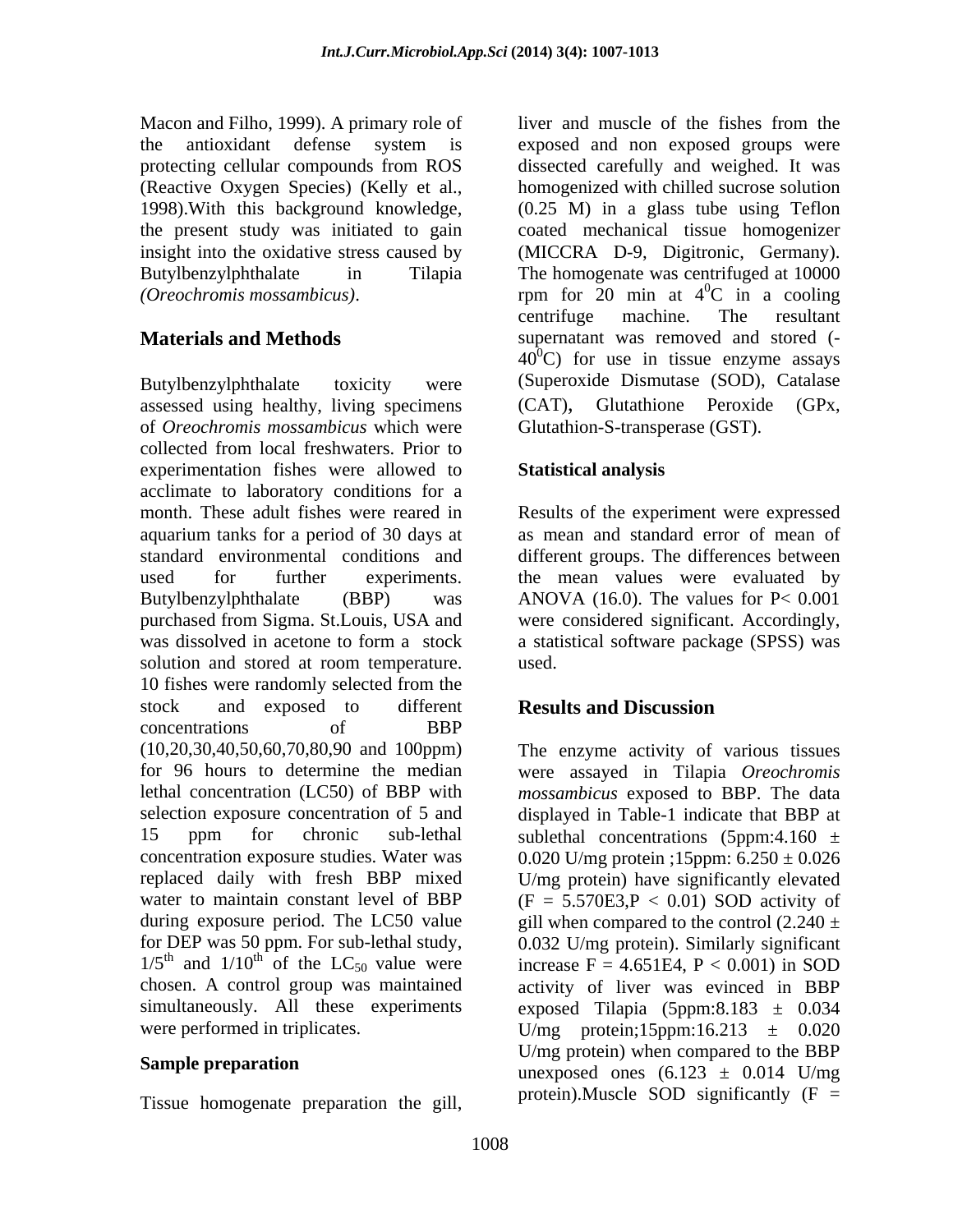5ppm and 15ppm (10.086  $\pm$  0.020 U/mg protein and  $13.180 \pm 0.017$  U/mg protein,

As the concentration of BBP increased registered muscle GPx activity of 15.386 catalase activity of gill also enhanced significantly (5ppm:15.213  $\pm$  0.020 U/mg protein ;15ppm 19.356 ± 0.024 U/mg protein)  $(F = 7.340E3, P < 0.001)$ . On the The data presented in Table-4 reveal recorded  $(20.213 \pm 0.037 \text{ U/mg}$  protein

0.001) in GPx activity of gill, was observed in Tilapia exposed to BBP elicited similar response to BBP with dose dependent manner in Tilapia regard to GPx activity. As the BBP also elevated (5ppm :18.306  $\pm$  0.049 U/mg

1.431E4) enhanced in Tilapia exposed to protein; 15ppm:21.766 ± 0.014 U/mg respectively) when compared to the were found to significantly lower (F = control fishes  $(8.160 \pm 0.025 \text{ U/mg})$  5.68E3, P < 0.001) when compared to the protein). Furthermore, dose dependent BBP treated ones. BBP significantly relationship was evident between BBP elevated  $(F = 1.98E4, P < 0.001)$  muscle concentration and SOD activity of Gill, GPx activity in Tilapia when compared to Liver and Muscle.  $\mu$  the control fishes  $(14.193 \pm 0.008 \text{ U/mg})$ protein), whereas, control registered GPx liver avtivity of  $16.253 \pm 0.038$  which protein).BBP at 5ppm and 15ppm  $\pm$  0.020 U/mg protein and 17.343  $\pm$  0.012 U/mg protein, respectively, table-3.

otherhand, BBP unexposed fish registered significant increase (F = 3.335E4, P < gill SOD activity of  $12.183 \pm 0.065$  U/mg  $\qquad 0.001$ ) in gill GST activity of Tilapia an protein and BBP at 5ppm and 15ppm exposure to BBP (5ppm:31.360  $\pm$  0.015 and  $23.913 \pm 0.361$  U/mg protein, U/mg protein) when compared to the respectively) (table-2). Significantly ( $F =$  control (27.206  $\pm$  0.042 U/mg protein). 1.489E3, P < 0.001) higher. liver SOD Similar patterns of change was evinced in activity was registered when compared to liver GST activity of Tilapia *Oreochromis*  the control (8.233 ± 0.056 U/mg protein). *mossambicus* on exposure to BBP. BBP at From table-2 it is evident the muscle 5ppm and 15ppm registered . Liver GST Catalase activity of BBP exposed tilapia activity of  $61.543 \pm 0.014$  U/mg protein *Oreochromis mossambicus* elecited and 72.180 ± 0.017 U/mg protein, significant increase  $(F = 3.078E3, P <$  respectively, Which was significantly 0.001) when compared to the control higher  $(F = 4.046E5, P < 0.001)$  than the  $(4.170 \pm 0.026)$  U/mg protein). Similar to control group  $(54.476 \pm 0.008)$  U/mg SOD, Catalase activity also exhibited a protein). Muscle GST activity also dose dependent relationship with BBP significantly elevated  $(F = 6.667E3, P <$ concentrations. 0.001) on exposure to BBP (5ppm: 41.680 Significant increase  $(F = 186.75, P < 0.173$  U/mg protein) when compared to  $(5ppm:13.306 \t\t \pm \t 0.061 \t\t U/mg$  observation of Neeraj kumar *et al.*, (2011) protein;15ppm:18.656  $\pm$  0.061 U/mg who have demonstrated that activities of protein) when compared to the control anti-oxidative enzymes was significantly  $(13.306 \pm 0.09)$  U/mg protein). Liver also  $(P < 0.01)$  influenced by endosulfan in concentration increased, liver GPx activity noticed significant  $(P < 0.01)$  increase in U/mg protein;15ppm:37.383  $\pm$  0.017  $\pm$  0.020 U/mg protein ; 15ppm:43.680  $\pm$ the control  $(39.253 \pm 0.038 \text{ U/mg protein})$ . The present result is in parallel to the dose dependent manner in *Oreochromis mossambicus* . They have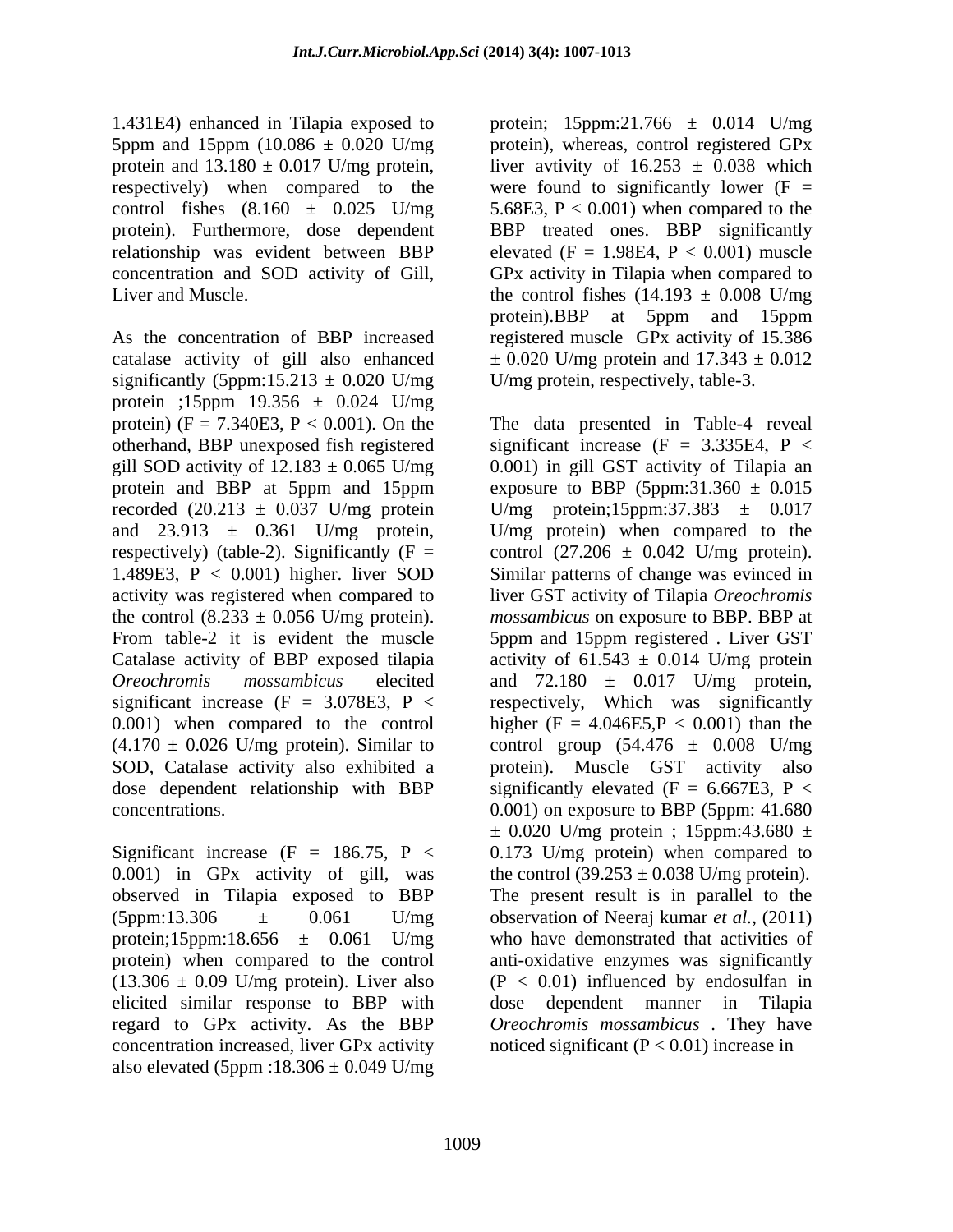| <b>BBP</b> | Gill U/mg protein         |                                | Liver U/mg protein   Muscle U/mg protein |
|------------|---------------------------|--------------------------------|------------------------------------------|
| Treatment  |                           |                                |                                          |
| Control    | $2.240 \pm 0.032^{\rm c}$ | 6.123 $\pm$ 0.014 <sup>c</sup> | $8.160 \pm 0.025^{\rm c}$                |
| 5-ppm      | $4.160 \pm 0.020^{\rm o}$ | $8.183 \pm 0.034^{\mathrm{D}}$ | $10.086 \pm 0.020^{\rm b}$               |
| $15$ -ppm  | $6.250 \pm 0.026^4$       | $16.213 \pm 0.020^2$           | $13.180 \pm 0.017^{\mathrm{a}}$          |
| F-value    | 5.570E3                   | 4.651E4                        | 1.431E4                                  |

**Table.1** Changes in the Superoxide Dismutase of the various tissues of *Oreochromis mossambicus* exposed to Butyl benzyl Phthalate

**\*\*\*Significant at P < 0.001. In a column, figures having dissimilar letters differ significantly according to Duncan New Multiple Range Test (DMRT).**

**Table.2** Changes in the Catalase of the various tissues of *Oreochromis mossambicus* exposed to Butyl benzyl Phthalate

| <b>BBP</b> | Gill                            | Liver                           | Muscle                         |
|------------|---------------------------------|---------------------------------|--------------------------------|
| Treatment  | U/mg protein                    | U/mg protein                    | U/mg protein                   |
| Control    | $12.183 \pm 0.065^{\circ}$      | $8.233 \pm 0.056^{\circ}$       | $4.170 \pm 0.026^{\circ}$      |
| 5-ppm      | $15.213 \pm 0.020^{\circ}$      | $20.213 \pm 0.037^{\circ}$      | 6.736 $\pm$ 0.020 <sup>b</sup> |
| $15$ -ppm  | $19.356 \pm 0.024^{\mathrm{a}}$ | $23.913 \pm 0.361^{\mathrm{a}}$ | $7.193 \pm 0.038^{\text{a}}$   |
| F-value    | 7.340E3                         | 1.489E3                         | 3.078E3                        |

**\*\*\*Significant at P < 0.001. In a column, figures having dissimilar letters differ significantly according to Duncan New Multiple Range Test (DMRT).**

**Table.3** Changes in the Glutathione Peroxide (GPx) of the various tissues of *Oreochromis mossambicus* exposed to Butyl benzyl Phthalate

| <b>BBP</b> | - G1h                           | Liver                      | Muscle                     |
|------------|---------------------------------|----------------------------|----------------------------|
| Treatment  | U/mg protein                    | U/mg protein               | U/mg protein               |
| Control    | $13.306 \pm 0.061^{\circ}$      | $16.253 \pm 0.038^{\rm c}$ | $14.193 \pm 0.008^{\rm c}$ |
| 5-ppm      | $16.506 \pm 0.336^{\mathrm{D}}$ | $18.306 \pm 0.049^{\circ}$ | $15.386 \pm 0.020^{\rm b}$ |
| $15$ -ppm  | $18.656 \pm 0.020^{\mathrm{a}}$ | $21.766 \pm 0.014^{\rm a}$ | $17.343 \pm 0.012^{\rm a}$ |
| F-value    | 186.753                         | 5.68E3                     | 1.198E4                    |

**\*\*\*Significant at P < 0.001. In a column, figures having dissimilar letters differ significantly according to Duncan New Multiple Range Test (DMRT).**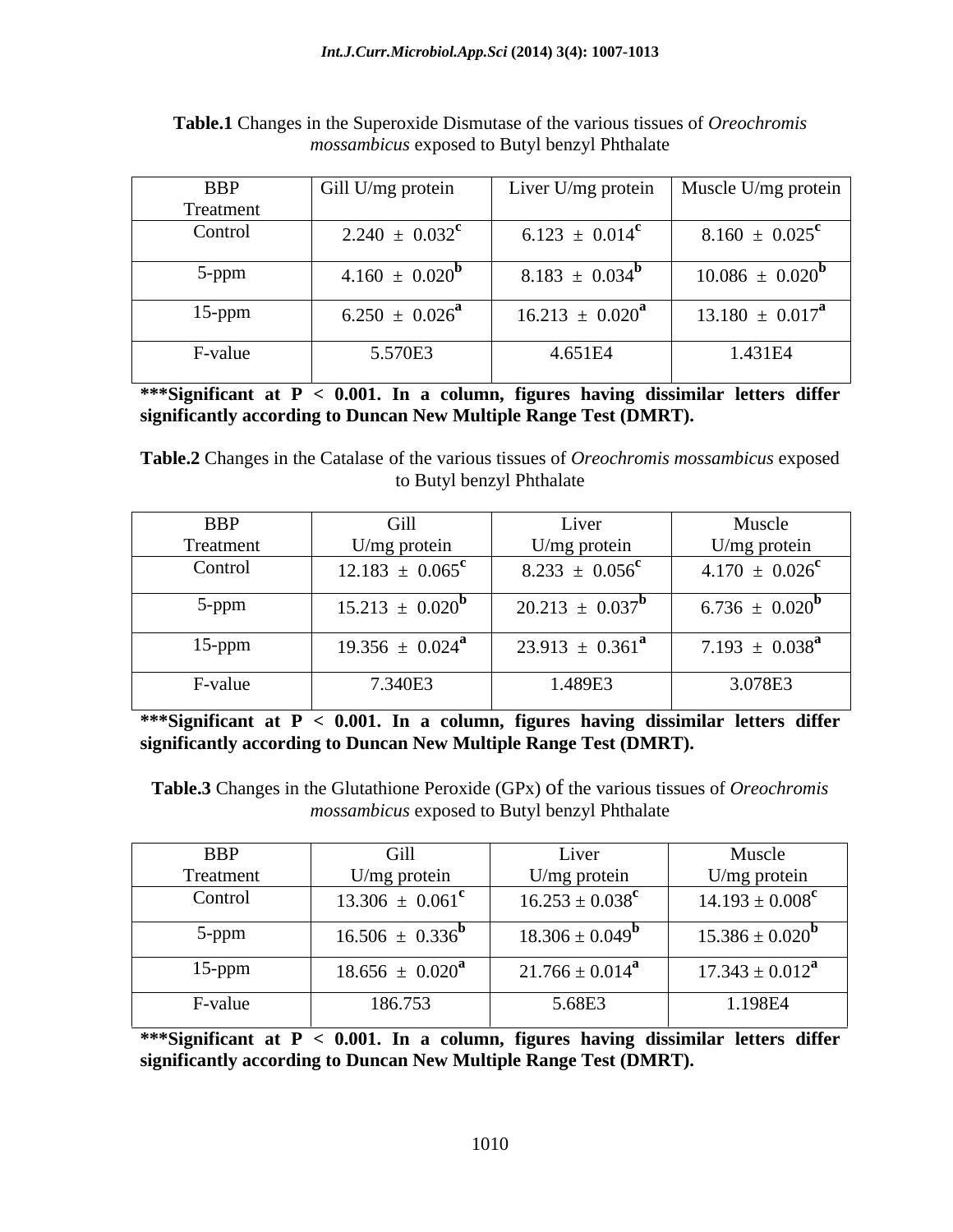| <b>BBP</b> | Gill                       | Liver                           | Muscle                          |
|------------|----------------------------|---------------------------------|---------------------------------|
| Treatment  | U/mg protein               | U/mg protein                    | $U/mg$ protein                  |
| Control    | $27.206 \pm 0.042^{\rm c}$ | 54.476 $\pm 0.008^{\rm c}$      | $39.253 \pm 0.038^{\rm c}$      |
| 5-ppm      | $31.360 \pm 0.015^{\rm b}$ | $61.543 \pm 0.014^{\mathrm{D}}$ | $41.680 \pm 0.020^{\rm b}$      |
| $15$ -ppm  | $37.383 \pm 0.017^{\rm a}$ | $72.180 \pm 0.017^{\rm a}$      | $43.680 \pm 0.173^{\mathrm{a}}$ |
| F-value    | 3.335E4                    | 4.046E5                         | 6.667E3                         |

**Table.4** Changes in the Glutathion-S-transperase (GST) ) of the various tissues of *Oreochromis mossambicus* exposed to Butyl benzyl Phthalate

**\*\*\*Significant at P < 0.001. In a column, figures having dissimilar letters differ significantly according to Duncan New Multiple Range Test (DMRT).**

the activity of CAT, SOD and GST in the 10<sup>u</sup>M Cd. On the other hand, lower liver gill and liver of Tilapia. The elevated level  $CAT$  activity was evinced at  $10\mu M Zn$ exposed to BBP correlates with the findings of Ezemonye and Erineku (2011) and catalase (CAT) relative to controls in *mykiss*) exposed to sub lethal exposed to cadmium (0.25,0.5,100 and  $2.00 \text{ mg L}^{-1}$ ) for a period of 28 days.

Superoxide dismutase is an antioxidant the antioxidant defense systems such as enzyme involved in the elimination of SOD, CAT and GPx (glutathione ROS (reactive oxygen species). The peroxidase) enzymes change by antioxidant enzymes that make up the antioxidant defense system are expected to be intrinsically linked and dependent upon *et al.*, 2011). the activity of one another, Therefore, one in their study and correlative activity among Catalase and Superoxide dismutase (Ictalurus punctatus) exposed to Canli (2007) who have demonstrated a liver of *Oreochromis niloticus* exposed to

of SOD and catalase activity of liver of exposure. The liver was found to be Tilapia *Oreochromis mossambicus* stronger into the face of oxidative stress who have reported significant  $(P < 0.05)$  (SOD, CAT). Similar response was dose dependent increase in specific observed in liver CAT, SOD and GST activity of superoxide dismutase (SOD) activity of rainbow trout (*Oncorhynchus*  the liver of *Hoplobatrachus occipitalis* concentration of carbosulphan (25 µg L 10µM Cd. On the other hand, lower liver CAT activity was evinced at 10µM Zn than the other tissues and an organ with the highest antioxidant enzyme activities *mykiss*) exposed to sub lethal  $-1$  $)$ for a period of 60 days.

> Oxidative stress occurs if the activity of SOD, CAT and GPx (glutathione peroxidase) enzymes change by environmental pollution induces the production of reactive oxygen species (Li *et al*., 2011).

could expect to see correlative changes in Canada and Calabrese (1989) have the activity of SOD and CAT ( Filho *et al* reported that the activity of SOD in fish ., 1993) . Thus such pattern was observed can increase or decrease after exposure to has been evinced. The present result well pollutants, CAT activity increased, but not supported by Guluzar Atli and Mustafa SOD or GPx, whereas in trout the same significant increase in CAT activity in the activity (Marther Minaich and Di Giulio, various xenobiotics. In Channel catfish (*Ictalurus punctatus*) exposed to pollutants increased SOD as well as CAT 1991). The present results partially agrees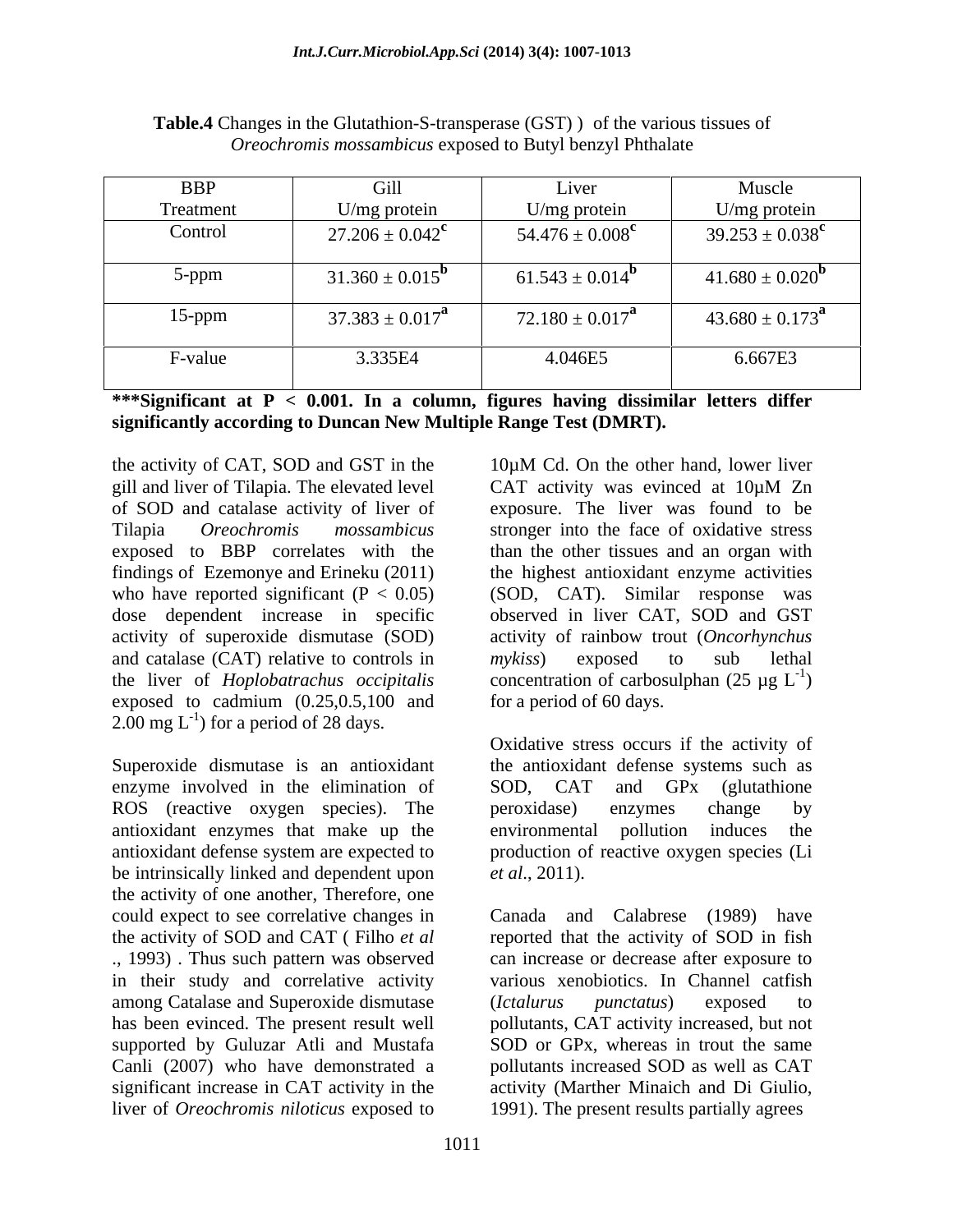with Oruc, (2010) who have evinced activity in gill of *Prochilodus lineatus* decreased GST and increased SOD after 14 days of exposure to 10 µg/l activity in *Oreochromis niloticus*. In rainbow trout exposed to endosulfan SOD reported an increase in SOD activity in and CAT activities increase while GPx gill, muscle, and kidney of *Common carp* activity did not change compared to the after 15 days exposure to diazinon, and control. Mullet (*Mugil cephalus*) captured after 60 days exposure, observed a from polluted areas had greater SOD, CAT and GPx activities (Rodriguez-Ariza *et al.*,<br>1993). Conversely, CAT, GST, GR, and From the results obtained, it is evident that SOD activity levels fluctuated in guppy the enzyme activities superoxide fish (*Poecilia reticulata*) exposed to methyl parathion. **Example 2** Glutathione peroxidase (GPx) and

*Oreochromis mossambicus* recovered after a recovery period of 7 days (Venkateswara Rao, 2006). The induction of elevated References levels of GST ,CAT,SOD and GPx shows a possible shift towards a detoxification Alzbeta Stara, Jiri Kristan, Eliskuskova,

In contradiction to the present result,<br>
(Alzbeta Stara *et al* ., 2013) have reported Common carp (Cyprinus carpio L.) a considerable decrease in SOD activity of *Pesticide Biochemistry* and gill of Prometryne exposed *Cyprinus carpio*. In addition, they observed no significant change in the SOD activity of muscle and liver of *Cyprinus carpio* exposed to prometryne. They have also Ther. 44: 285–295. observed decline in CAT activity of liver De Menezes, C.C., Loro, V.L., De

Exposure to atrazine was reported to be (2011). Oxidative parameters of associated with increased SOD activity , especially in the liver of Zebrafish (*Danio rerio*) Jin *et al* ., (2010). Fifteen days exposure to atrazine at 10.6 mg/ L caused increase of SOD activity in *Channa punctatus* Nwani *et al* ., (2010). Paulino *et*  Filho, D.W. Giulivi, C. Boveris, A. 1993.

atrazine. Oruc and Usta *et al* ., (2007) reduction in SOD activity.

The present finding partially agrees with various tissues (gill, liver and muscle) Menezes *et al.,* (2011) who have showed were altered in Tilapia due to BBP that SOD and CAT activities recovered exposure. This modulation in enzyme from the effect of herbicide clomazone in activity could be due to the mechanism by 8 days while GST remain elevated. In which Tilapia *Oreochromis mossambicus* another study, GST activity of circumvents the toxic stress caused by From the results obtained, it is evident that the enzyme activities superoxide dismutase (SOD), Catalase(CAT), Glutathione peroxidase (GPx) and Glutathione S transperase (GST) of BBP.

# **References**

- mechanism under exposure of BBP. Josef Velisek 2013. Effect of chronic exposure to prometryne on oxidative stress and antioxidant response in *Common carp (Cyprinus carpio L.) Pesticide Biochemistry and Physiology.* 105 : 18–23.
	- Canada, A.T. Calabrese, E.J. 1989. Superoxide dismutase its role in xenobiotic detoxification. *Pharmacol*.<br>Ther. 44: 285–295.
- compared to untreated ones. Fonseca, M.B., Cattaneo, R., Pretto, A., dos Santos Miron, D., Santi, A., (2011). Oxidative parameters of Rhamdiaquelen in response to commercial herbicide containing clomazone and recovery pattern. Pestic. Biochem. Physiol. 100, 145 150.
- *al*., (2012) observed increased SOD Antioxidant defenses in marine fish: I.